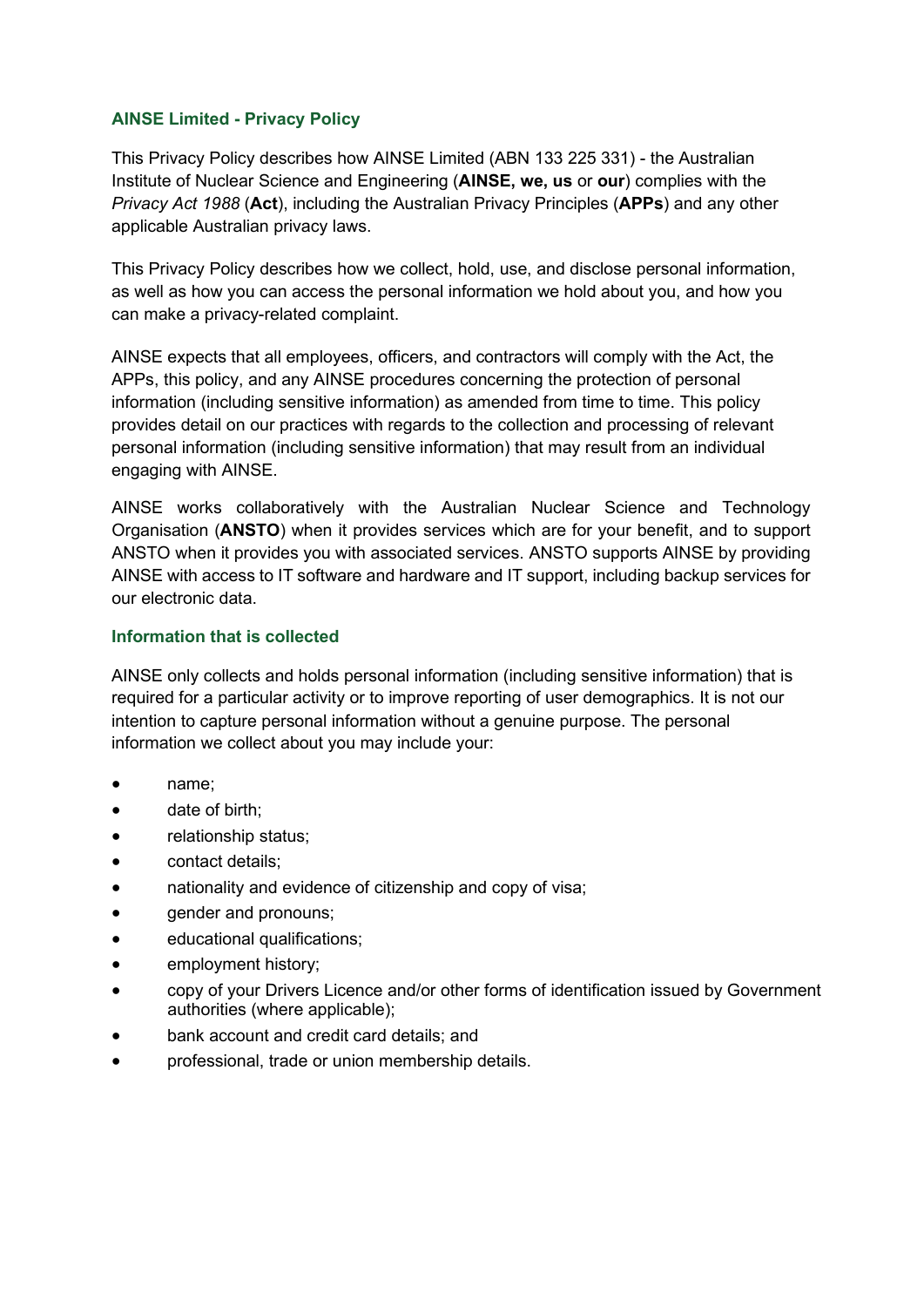We may collect additional personal information about you in connection to and in respect of services we provide to ANSTO for the activities of ANSTO that may involve you, which is set out in more detail below.

# **How AINSE collects information**

AINSE collects information, including personal information, in a variety of ways including:

- when you communicate with us, such as by email, telephone or event/training registration including via online providers of meeting platforms;
- when you use the AINSE website, [www.ainse.edu.au \(](http://www.ainse.edu.au/)**Website**) or our social media pages;
- via the AINSE online database accessed through the Website;
- via application forms in paper or electronic form;
- when you make payments to AINSE;
- in person in a meeting or interview scenario; and
- when you supply us with copies of documents or other records.

AINSE will generally collect personal information directly from you. However, sometimes we may need to collect personal information from other sources such as from third parties (for example in a funding application form or in relation to background checks, where relevant) and public records.

# **Why does AINSE collect, use, hold and disclose your personal information?**

We collect, use, hold and disclose your personal information as necessary for purposes directly related to our functions and activities, including: to provide services to ANSTO, to store our records on the ANSTO servers, and including the following activities:

| <b>Type</b><br>of<br>service | <b>Purpose of collection</b>                                                                                                                                                                           | <b>Disclosure</b>                                                                                                                                                       |
|------------------------------|--------------------------------------------------------------------------------------------------------------------------------------------------------------------------------------------------------|-------------------------------------------------------------------------------------------------------------------------------------------------------------------------|
| Funding<br>applications      | AINSE collects personal information<br>relevant to specific applications for<br>funding. This data is then used for the<br>purpose of determining the merit and<br>ultimate success of an application. | All relevant personal information<br>is disclosed to relevant<br>individuals within AINSE, to our<br>partners, or to external service<br>providers of AINSE for review. |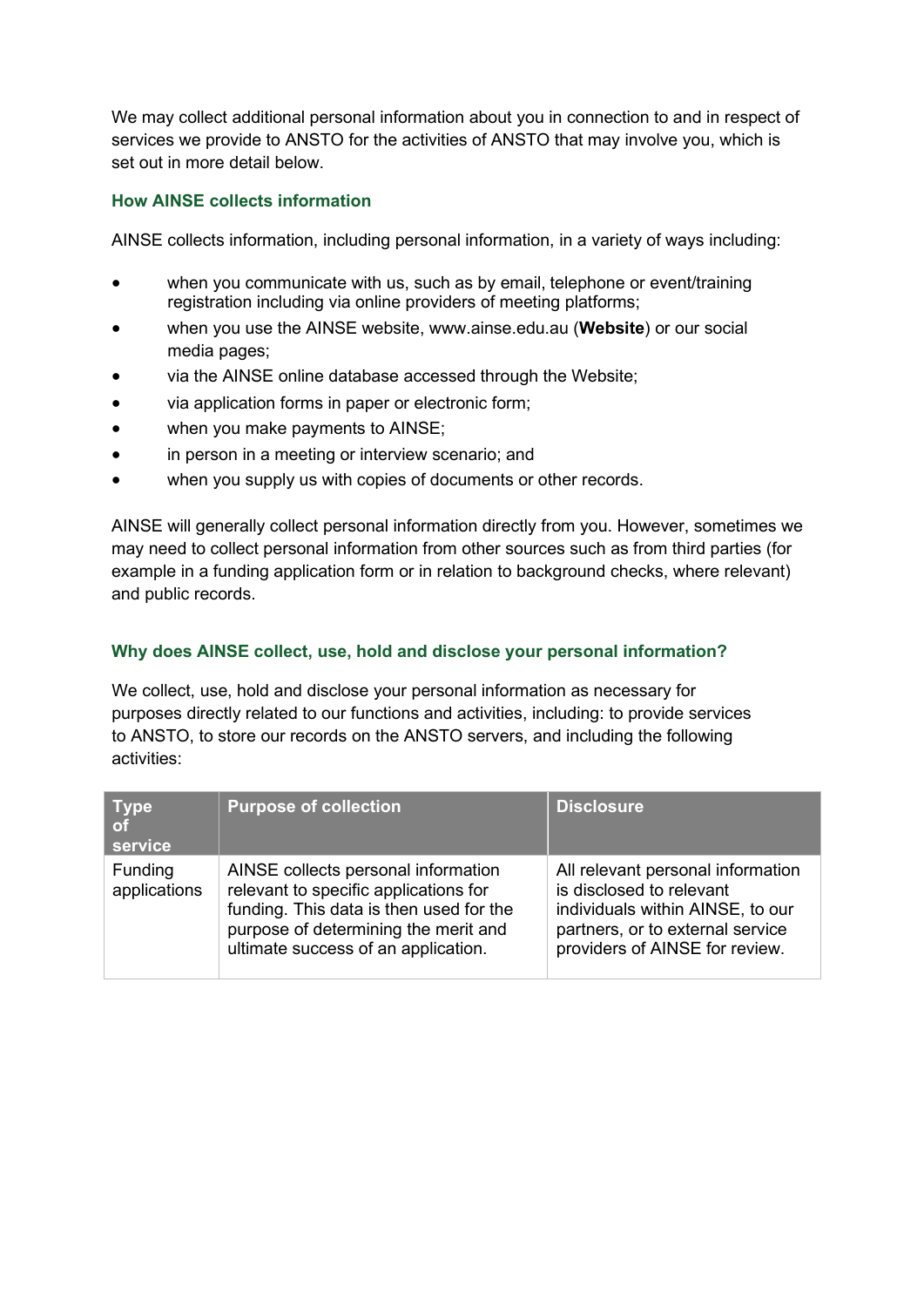| <b>Type</b><br>of<br>service                         | <b>Purpose of collection</b>                                                                                                                                                                                                                                            | <b>Disclosure</b>                                                                                                                                                                                                                                                                                                                                         |
|------------------------------------------------------|-------------------------------------------------------------------------------------------------------------------------------------------------------------------------------------------------------------------------------------------------------------------------|-----------------------------------------------------------------------------------------------------------------------------------------------------------------------------------------------------------------------------------------------------------------------------------------------------------------------------------------------------------|
| Security<br>applications                             | AINSE collects personal information on<br>behalf of ANSTO to assess security<br>pass and visitor pass applications<br>The types of additional personal<br>information collected for this purpose                                                                        | This information is disclosed to<br>ANSTO.                                                                                                                                                                                                                                                                                                                |
|                                                      | include information contained in official<br>documents, such as birth, marriage,<br>citizenship, or naturalisation certificates,<br>driver's licences, passports, and visas,<br>as well as proof of address, residential<br>address history, and employment<br>history. |                                                                                                                                                                                                                                                                                                                                                           |
| Travel<br>applications<br>and<br>arranging<br>travel | AINSE collects personal information for<br>the assessment of travel scholarship<br>applications and to book travel<br>arrangements for individuals.                                                                                                                     | AINSE discloses all relevant<br>personal information to the<br>relevant third-party service<br>providers, such as an individual's<br>full name and, if relevant, any<br>frequent flyer membership<br>program number may be<br>provided to an airline for the<br>purpose of making travel<br>arrangements, including booking<br>flights and accommodation. |
| Promotion                                            | AINSE collects personal information<br>to provide marketing material<br>regarding AINSE benefit opportunities<br>to eligible parties                                                                                                                                    | In some instances, AINSE may<br>disclose your personal information,<br>being contact details, to a third-<br>party service provider where you<br>have consented to allow AINSE to<br>provide this information.                                                                                                                                            |
| Events/<br>Training                                  | AINSE may use a third-party service<br>provider to collect your personal<br>information, being your contact<br>details, for the service provider to<br>inform you about event and/or training<br>opportunities.                                                         | In some instances, AINSE may<br>disclose your personal information,<br>being contact details, to a third-<br>party service provider where you<br>have consented to allow AINSE to<br>provide this information.                                                                                                                                            |
| <b>Enquiries</b><br>or<br>complaints                 | AINSE collects personal information<br>in order to respond to enquiries or<br>complaints.                                                                                                                                                                               | In some instances, AINSE may<br>disclose your personal information,<br>being contact details, to a third-<br>party service provider where you<br>have consented to allow AINSE to<br>provide this information.                                                                                                                                            |

We may also provide your information to others, if required or permitted to do so by law, in accordance with the APPs. AINSE from time to time engages and uses other third-party service providers and/or suppliers to provide services. In these cases, we will take reasonable steps to protect the privacy of all information disclosed and require such parties to comply with any relevant privacy laws.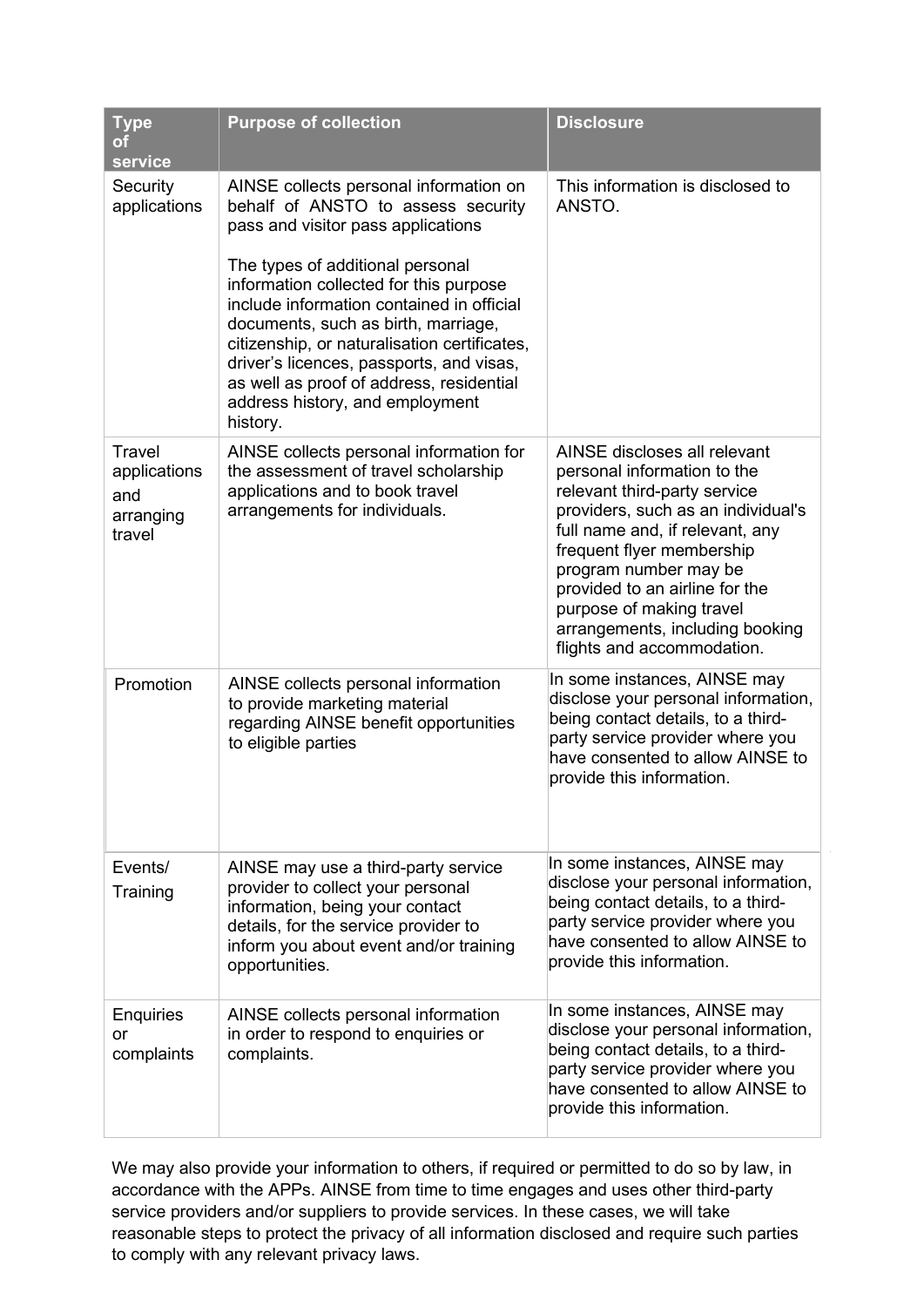If we send your personal information outside of Australia, we will require that the recipient of the information complies with the privacy laws and contractual obligations to maintain the security of the data.

If we need to disclose your personal information for any other purpose, then we will obtain consent from you.

#### **We will only disclose your personal information:**

- with your consent; or
- for a purpose which you would reasonably expect; or
- as required or permitted by law including under the Act; or in accordance with this Privacy Policy.

#### **What happens if you do not provide your personal information to us?**

If you do not provide personal information that we request in connection with our activities, we may not be able to provide our services to you, or where you are seeking services or security access from ANSTO, ANSTO will be unable to provide you with the services or security access. For example, if you do not provide your name, contact details and supporting documentation to us, we will not be able to process an application for a scholarship or other membership benefit request.

#### **Do we use cookies or other web tracking systems?**

We may track traffic patterns throughout the URL registered to us.

We may use "cookies" on our website. A "cookie" is a small amount of information which is transferred to the hard drive of your computer, and which can identify your web browser, but not you. If you want, you can disable your web browser from accepting cookies. If you do so, you can still access our website, but not all services may be available.

We may automatically collect general statistical information on our website about visitors to our website, such as IP addresses, browsers used, dates visited, pages visited, and number of visitors.

However, such information does not refer to individuals by name or their contact details. If we collect such data, we will use it in aggregate to improve our website. We may provide such aggregated data to third parties, but in so doing, we do not provide personal information without the individual's consent.

We may use third party providers to provide us with web analytics services. These providers collect information on how individuals use our website. These providers may use cookies and other technology such as clear gifs or web beacons.

#### **Ability to unsubscribe to our bulletins**

When you receive email bulletins from AINSE Ltd you will be given the ability to opt out of receiving these from us at any time. You can do this by clicking the 'unsubscribe' button on the bulletin and following the unsubscribe instructions.

#### **Links to other websites**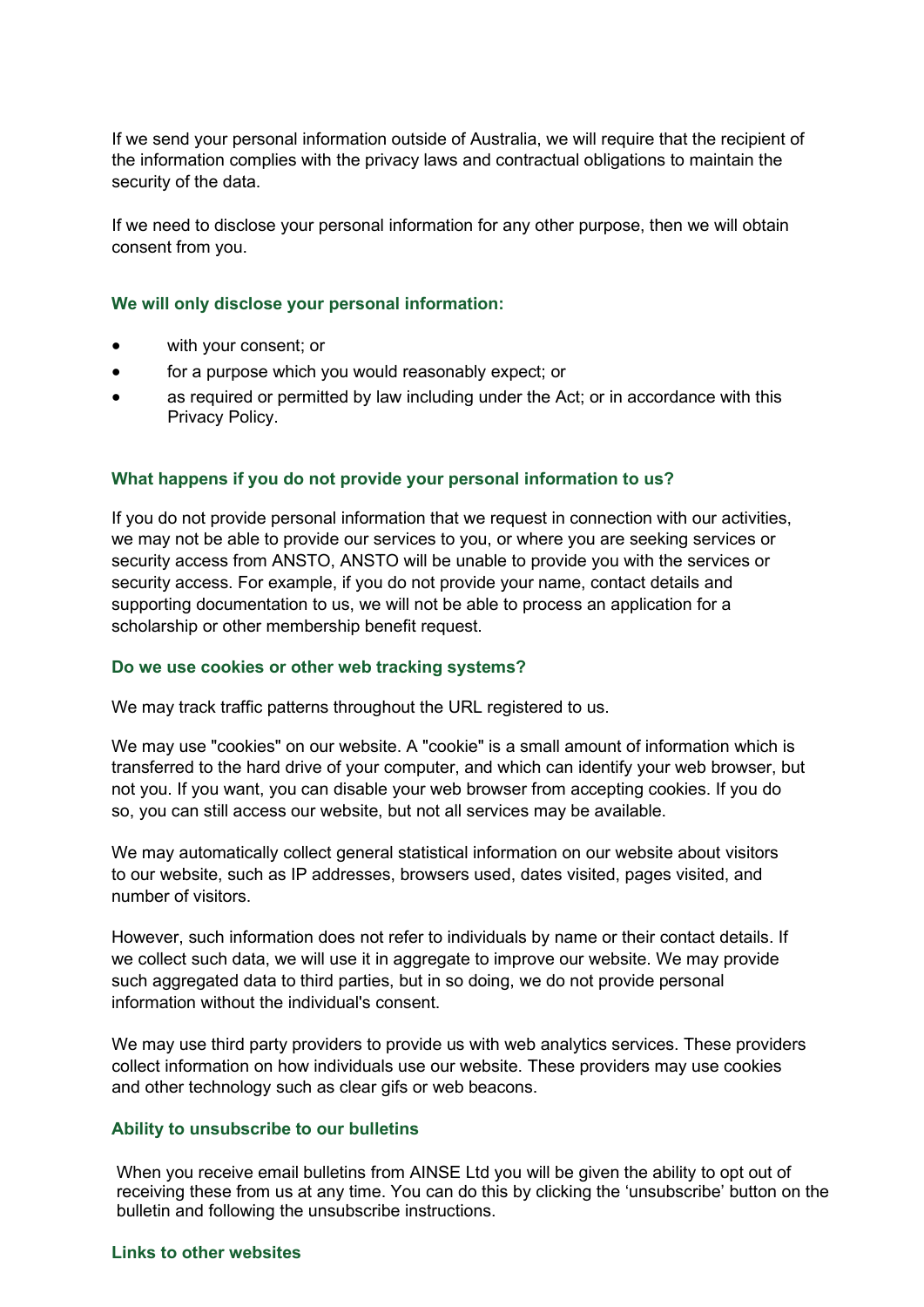The AINSE website links to other third-party websites. We are not responsible for the content or the privacy practices of other websites. We encourage you to examine the privacy policy of all websites that interact with us that you may visit from our website.

## **Requests to supply person information to AINSE third party service providers**

We will from time to time invite you to supply your personal information to third parties which provide AINSE with services, such as MailChimp (which we will cover in more detail below). While we have confidence in these third-party service providers, they are not under our control, and we cannot accept responsibility for the conduct of these companies. Before disclosing your personal information to any of our third-party service providers, we advise you to examine their terms and conditions and privacy statement.

# *MailChimp*

We use MailChimp for the provision of online tools allowing us to create, send, and manage emails. During one of our programs, or at a time at our discretion, you may be asked by MailChimp to provide your personal information, such as your email address and information relating to your email address, which will be collated by MailChimp and used when providing us with their direct marketing service. Your personal information will be collected, used, and held by Mailchimp pursuant to the MailChimp Privacy Policy and Standard Terms of Use as amended by MailChimp from time to time:

## **[Intuit®: Privacy | Privacy Statement](https://www.intuit.com/privacy/statement/)**

**https://www.intuit.com/privacy/statement/ [https://mailchimp.com/en-gb/legal/terms/#V.\\_Liability](https://mailchimp.com/en-gb/legal/terms/#V._Liability)**

We use MailChimp for direct marketing purposes, including to:

- create, send, and manage emails relating to AINSE membership benefits;
- measure and improve performance in sectors of interest to AINSE;
- improve the features of AINSE campaigns; and
- evaluate your use of our website.

# **How AINSE stores personal information**

AINSE stores all electronic data, including personal information, on the ANSTO secure network and stores all physical data within a secure office. Whilst AINSE takes all reasonable steps to ensure data is secure, it must be noted there are risks to data storage both in a physical and in an electronic environment.

Internal staff access to personal information is limited to those requiring access to the specific data to fulfil workplace tasks. In addition, only authorised personnel have access to personal information. AINSE personnel have agreed to ensure they comply with this Privacy Policy and to take reasonable steps to keep all AINSE data secure.

If you believe any information that we hold about you is incorrect, incomplete, or out-ofdate, please contact us. We will respond to your request within a reasonable period and will take reasonable steps to amend your records. AINSE will keep information for as long as it is required or by law.

## **Disclosure of personal information overseas**

We may disclose personal information overseas from time to time. For example: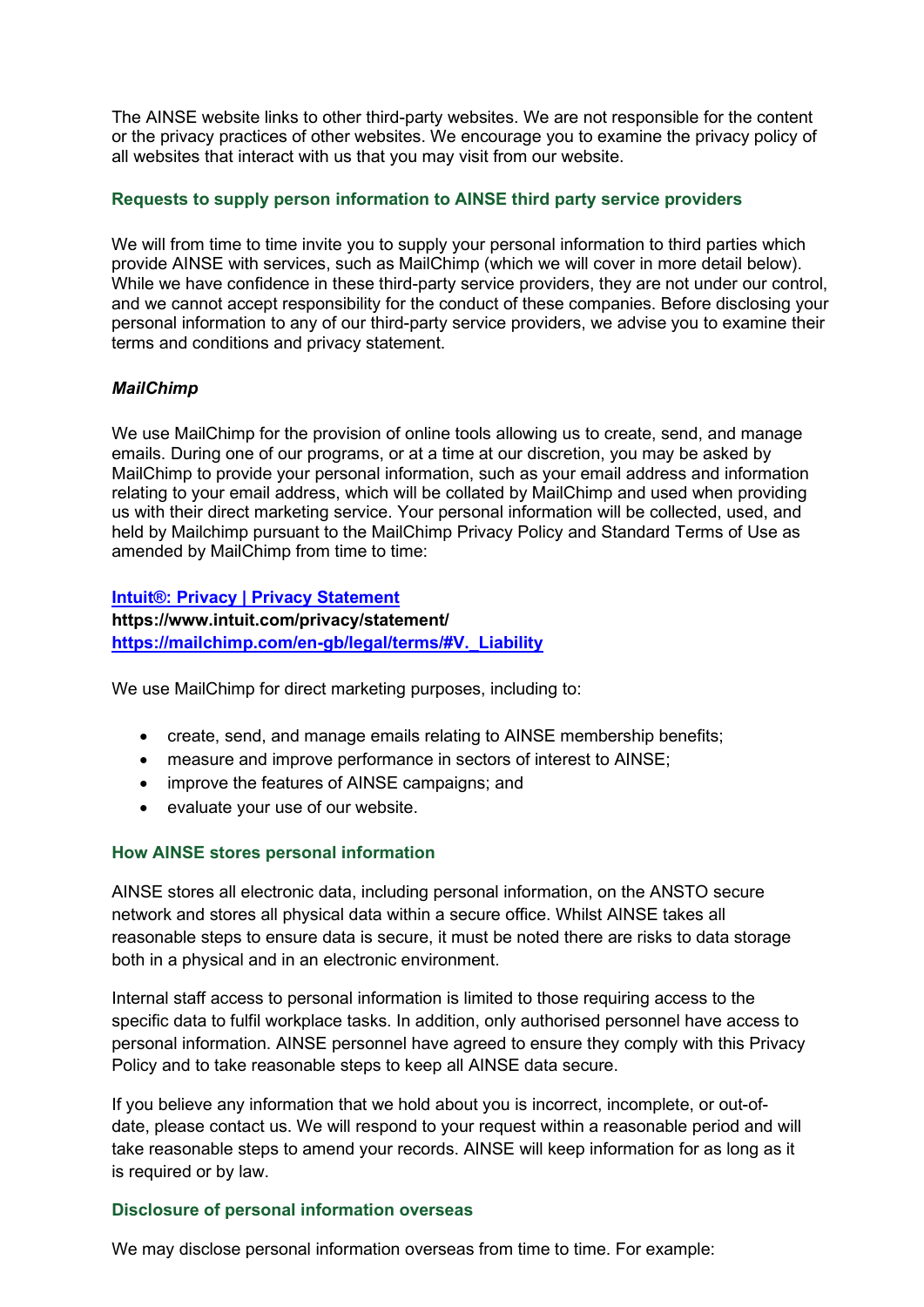- we may disclose your personal information to a third-party service provider that is located overseas, including in order to finalise your travel arrangements, in connection with a funding application, and/or to distribute our direct marketing communications.
- we may disclose personal information contained in funding or other applications to representatives of our overseas-based partners and their review committees.

#### **Dealing with us anonymously or using a pseudonym**

You may deal with us on an anonymous basis or by using a pseudonym when you make general enquiries by telephone and do not require a further response from us. However, we may need certain contact details from you to respond to enquiries.

Generally, we will require your personal information to transact with you.

## **Access and Correction of your Personal Information**

You may seek to access or correct your personal information at any time by contacting the Privacy Officer by email at [privacy@ainse.edu.au o](mailto:privacy@ainse.edu.au)r by mail to:

Privacy Officer The Australian Institute of Nuclear Science and Engineering – AINSE Limited New Illawarra Road Lucas Heights NSW 2234

If we do not agree to provide you with access to your personal information or to amend or annotate the information we hold about you, you may seek a review of our decision.

If we do not agree to make the requested changes to your personal information, you may make a statement about the requested changes, and we will attach it to your record.

## **Complaints**

If you wish to make a privacy related complaint, please contact us in writing to:

Privacy Officer, The Australian Institute of Nuclear Science and Engineering – AINSE Limited, New Illawarra Road, Lucas Heights, NSW, 2234.

Your complaint will be reviewed, and we will provide you with a response within 30 days. If you are not satisfied with that response, you may then refer your complaint to the Office of the Australian Information Commissioner. The Commissioner's office can be contacted by phone on 1300 363 992, by email on [enquiries@oaic.gov.au o](mailto:enquiries@oaic.gov.au)r by writing to:

The Office of the Australian Information Commissioner GPO Box 5218 Sydney NSW 2001